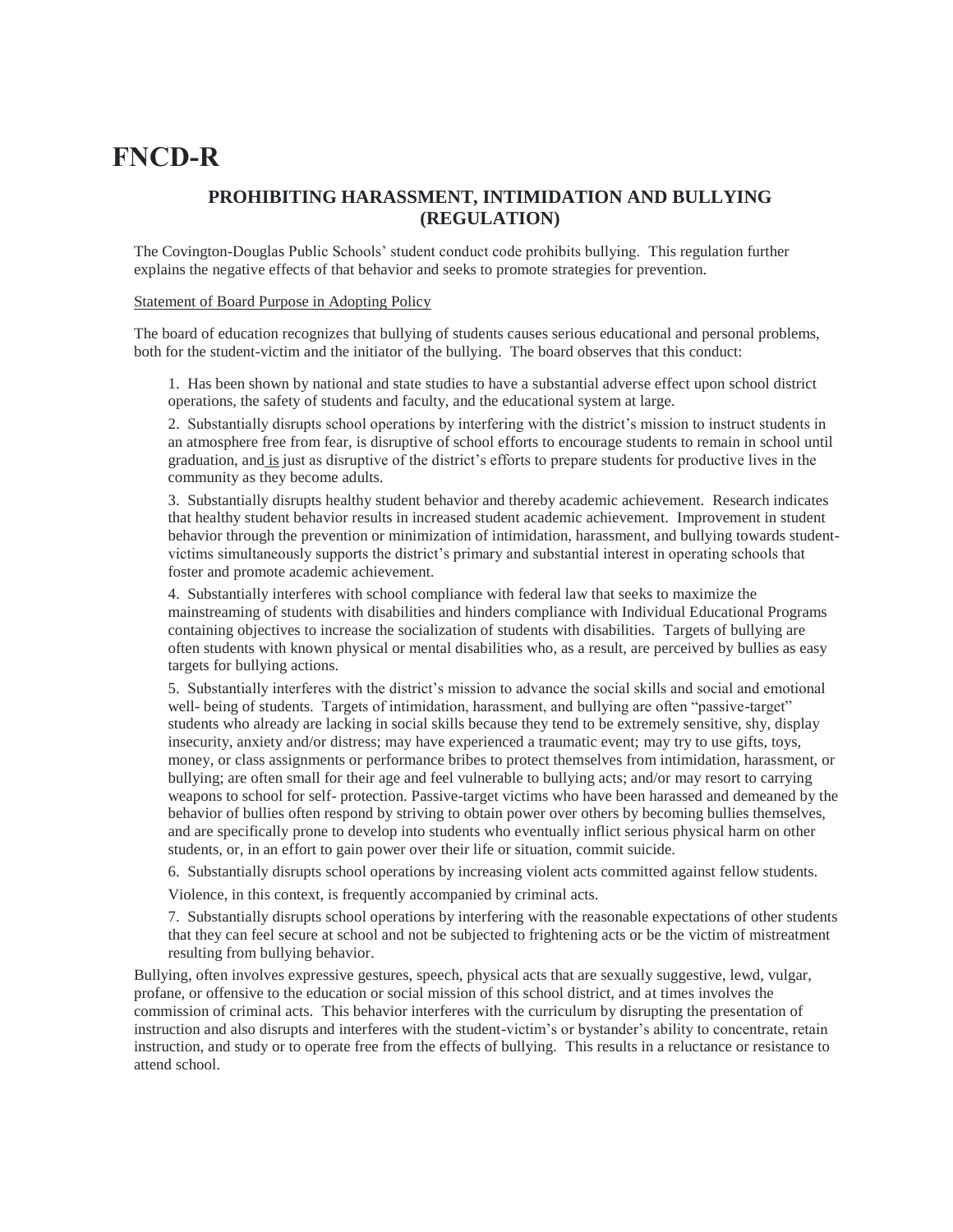#### Definition of Terms

1. Statutory definition of harassment, intimidation, and bullying:

[70](http://www.oscn.net/applications/oscn/index.asp?ftdb=STOKST70&level=1) O.S. §24-100.3(c) of the School Safety and Bullying Prevention Act defines the terms " bullying," as including, but not limited to a pattern of harassment, intimidation, threatening behavior, physical acts, verbal or electronic communication, directed toward a student or group of students that results in or is reasonably perceived as being done with the intent to cause negative educational or physical results for the targeted individual or group and is communicated in such a way as to disrupt or interfere with the school's educational mission or the education of any student that a reasonable person should recognize will:

- A. Harm another student;
- B. Damage another student's property;

C. Place another student in reasonable fear of harm to the student's person or damage to the student's property; or

D. Insult or demean any student or group of students in such a way as to disrupt or interfere with the school's educational mission or the education of any student.

2. The "Reasonable Person" Standard

In determining what a "reasonable person" should recognize as an act placing a student in "reasonable" fear of harm, staff will determine "reasonableness" not only from the point of view of a mature adult, but also from the point of view of an immature child of the age of the intended victim along with, but not limited to, consideration of special emotional, physical, or mental needs of the particular child; personality or physical characteristics, or history that might cause the child to be particularly sensitive to efforts by a bully to humiliate, embarrass, or lower the self-esteem of the victim; and the discipline history, personality of, and physical characteristics of the individual alleged to have engaged in the prohibited behavior.

3. General Display of Bullying Acts

Bullying, for purposes of this section of the regulation, includes harassment and intimidation, and vice versa. According to experts in the field, bullying in general is the exploitation of a less powerful person by an individual taking unfair advantage of that person, which is repeated over time, and which inflicts a negative effect on the victim. The seriousness of a bullying act depends on the harm inflicted upon the victim and the frequency of the offensive acts. Power may be, but is not limited to, physical strength, social skill, verbal ability, or other characteristics. Bullying acts by students have been described in several different categories.

A. Physical Bullying includes harm or threatened harm to another's body or property, including, but not limited to, what would reasonably be foreseen as a serious expression of intent to inflict physical harm or

property damage through verbal or written speech or gestures directed at the student-victim, when conconsidering the factual circumstances in which the threat was made and the reaction of the intended victim. Common acts include tripping, hitting, pushing, pinching, pulling hair, kicking, biting, starting fights, daring others to fight, stealing or destroying property, extortion, assaults with a weapon, other violent acts, and homicide.

B. Emotional Bullying includes the intentional infliction of harm to another's self-esteem, including, but not limited to, insulting or profane remarks, insulting or profane gestures, or harassing and frightening statement, when such events are considered in light of the surrounding facts, the history of the students involved, and age, maturity, and special characteristics of the students.

C. Social Bullying includes harm to another's group acceptance, including, but not limited to, harm resulting from intentionally gossiping about another student or intentionally spreading negative rumors about another student that results in the victim being excluded from a school activity or student group; the intentional planning and/or implementation of acts or statements that inflict public humiliation upon a student; the intentional undermining of current relationships of the victim-student through the spreading of untrue gossip or rumors designed to humiliate or embarrass the student; the use of gossip, rumors, or humiliating acts designed to deprive the student of awards, recognition, or involvement in school activities; the false or malicious spreading of an untrue statement or statements about another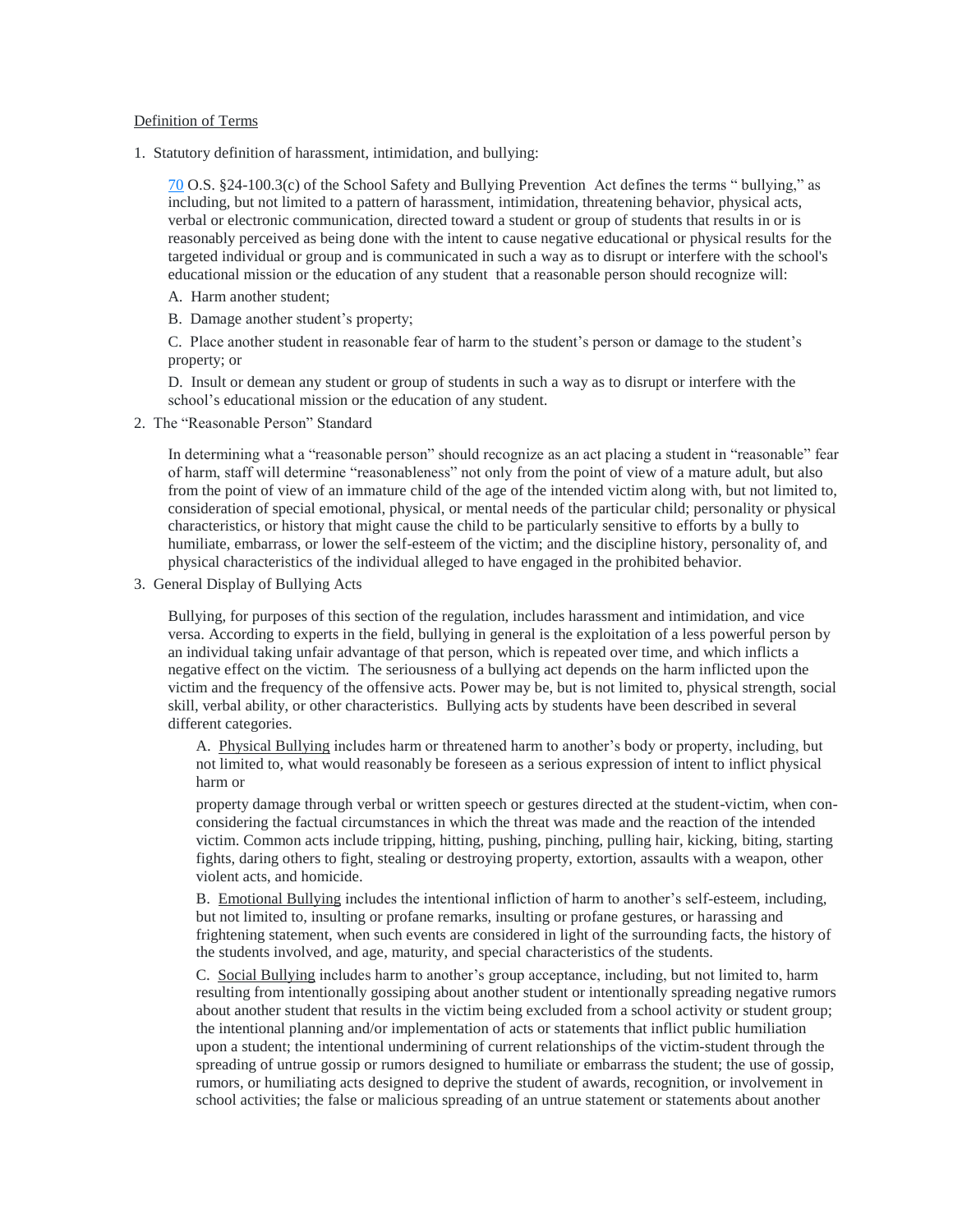student that exposes the victim to contempt or ridicule or deprives the victim of the confidence and respect of student peers; or the making of false statements to others that the student has committed a crime, or has an infectious, contagious, or loathsome disease, or similar egregious representations.

D. Sexual Bullying includes harm to another resulting from, but not limited to, making unwelcome sexual comments about the student; making vulgar, profane, or lewd comments or drawings or graffiti about the victim; directing vulgar, profane, or lewd gestures toward the victim; committing physical acts of a sexual nature at school, including the fondling or touching of private parts of the victim's body; participation in the gossiping or spreading of false rumors about the student's sexual life; written or verbal statements directed at the victim that would reasonably be interpreted as a serious threat to force the victim to commit sexual acts or to sexually assault the victim when considering the factual circumstances in which the threat was made and the reaction of the intended victim; off-campus dating violence by a student that adversely affects the victim's school performance or behavior, attendance, participation in school functions or extracurricular activities, or makes the victim fearful at school of the assaulting bully; or the commission of sexual assault, rape, or homicide. Such conduct may also constitute sexual harassment – also prohibited by Covington-Douglas Public Schools.

#### Procedures Applicable to the Understanding of and Prevention of Bullying of Students

#### 1. Student and Staff Education and Training

All staff will be provided with a copy of the district's policy on prevention of bullying of students. All students will be provided a summary of the policy and notice that a copy of the entire policy is available on request. Covington-Douglas Public Schools is committed to providing appropriate and relevant training to staff regarding identification of behavior constituting bullying of students and the prevention and management of such conduct.

Students, like staff members, shall participate in an annual education program that sets out expectations for student behavior and emphasizes an understanding of bullying of students, the district's prohibition of such conduct, and the reasons why the conduct is destructive, unacceptable, and will lead to discipline. Students shall also be informed of the consequences of bullying conduct toward their peers.

#### 2. Covington-Douglas Public Schools' Safe School Committee

The safe school committee has the responsibility of studying and making recommendations regarding unsafe conditions, strategies for students to avoid harm at school, student victimization, crime prevention, school violence, and other issues that interfere with an adversely affect the maintenance of safe schools.

With respect to student harassment, intimidation, and bullying, the safe school committee shall consider and make recommendations regarding professional staff development needs of faculty and other staff related to methods to decrease student harassment, intimidation, and bullying and understanding and identifying bullying behaviors. In addition, the committee shall make recommendations regarding: identification of methods to encourage the involvement of the community and students in addressing conduct involving bullying; methods to enhance relationships between students and school staff in order to strengthen communication; and fashioning of problem-solving teams that include counselors and/or school psychologists.

In accomplishing its objectives, the committee shall review traditional and accepted harassment, intimidation, and bullying prevention programs utilized by other states, state agencies, or school districts. (See also policy BDFC.)

#### Student Reporting

Students are encouraged to inform school personnel if they are the victim of or a witness to acts of harassment, intimidation, or bullying.

#### Staff Reporting

An important duty of the staff is to report acts or behavior that the employee witnesses that appears to constitute har- assing, intimidating, or bullying. Employees, whether certified or noncertified, shall encourage students who tell them about acts that may constitute intimidation, harassment, or bullying to complete a report form. For young students, staff members given that information will need to provide direct assistance to the student.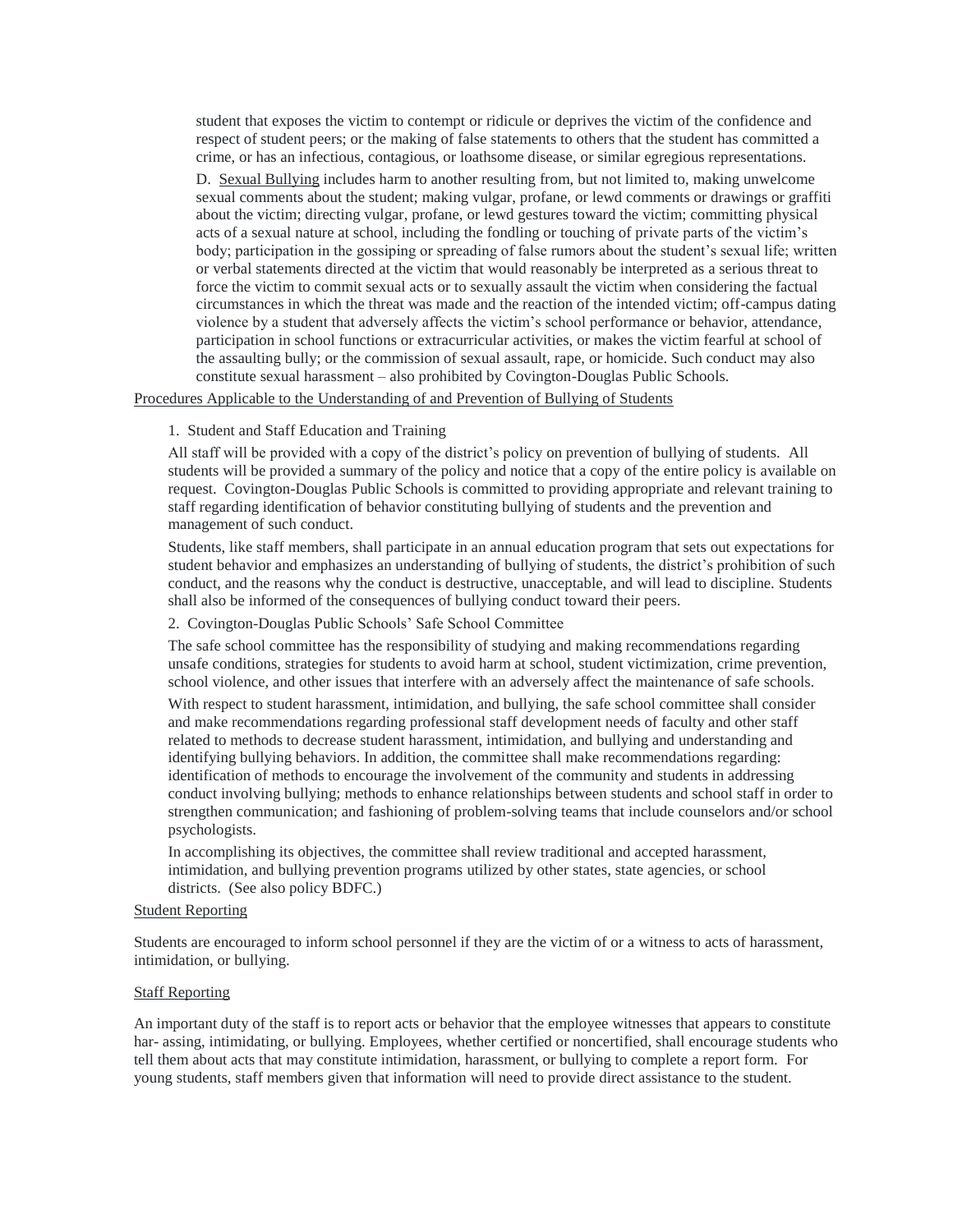Staff members who witness such events are to complete reports and to submit them to the building principal. Staff members who hear of incidents that may, in the staff member's judgment, constitute harassment, intimidation, or bullying, are to report all relevant information to the building principal.

#### Parental Responsibilities

Parents/guardians will be informed in writing of the district's program to stop bullying. An administrative response to bullying may involve certain actions to be taken by parents. Parents will be informed of the program and the means for students to report bullying acts toward them or other students. They will also be told that to help prevent bullying at school they should encourage their children to:

- 1. Report bullying when it occurs;
- 2. Take advantage of opportunities to talk to their children about bullying;
- 3. Inform the school immediately if they think their child is being bullied or is bullying other students;
- 4. Watch for symptoms that their child may be a victim of bullying and report those symptoms; and
- 5. Cooperate fully with school personnel in identifying and resolving incidents.

#### Discipline of Students

In administering discipline, consideration will be given to alternative methods of punishment to insure that the most effective discipline is administered in each case. In all disciplinary action, teachers and administrators will be mindful of the fact that they are dealing with individual personalities. The faculty may consider consultation with parents to determine the most effective disciplinary measure.

In considering alternatives of corrective actions, the faculty/administration of the school district will consider those listed below. However, the school is not limited to these alternative methods, nor does this list reflect an order or sequence of events to follow in disciplinary actions. The board of education will rely upon the judgment and discretion of the administrator to determine the appropriate remedial or corrective action in each instance.

- 1. Conference with student
- 2. Conference with parents
- 3. In-school suspension
- 4. Detention
- 5. Referral to counselor
- 6. Behavioral contract
- 7. Changing student's seat assignment or class assignment
- 8. Requiring a student to make financial restitution for damaged property
- 9. Requiring a student to clean or straighten items or facilities damaged by the student's behavior
- 10. Restriction of privileges
- 11. Involvement of local authorities
- 12. Referring student to appropriate social agency
- 13. Suspension

14. Other appropriate disciplinary action as required and as indicated by the circumstances which may include, but is not limited to, removal from eligibility to participate or attend extracurricular activities as well as removal from the privilege of attending or participating in the graduation ceremony, school dances, prom, prom activities, and/or class trips.

The above consequences will be imposed for any person who commits an act of bullying as well as any person found to have falsely accused another as a means of retaliation, reprisal, or as a means of bullying. Strategies will be created to provide counseling or referral to appropriate services, including guidance, academic intervention, and other protection for students, both targets and perpetrators, and family members affected by bullying, as necessary.